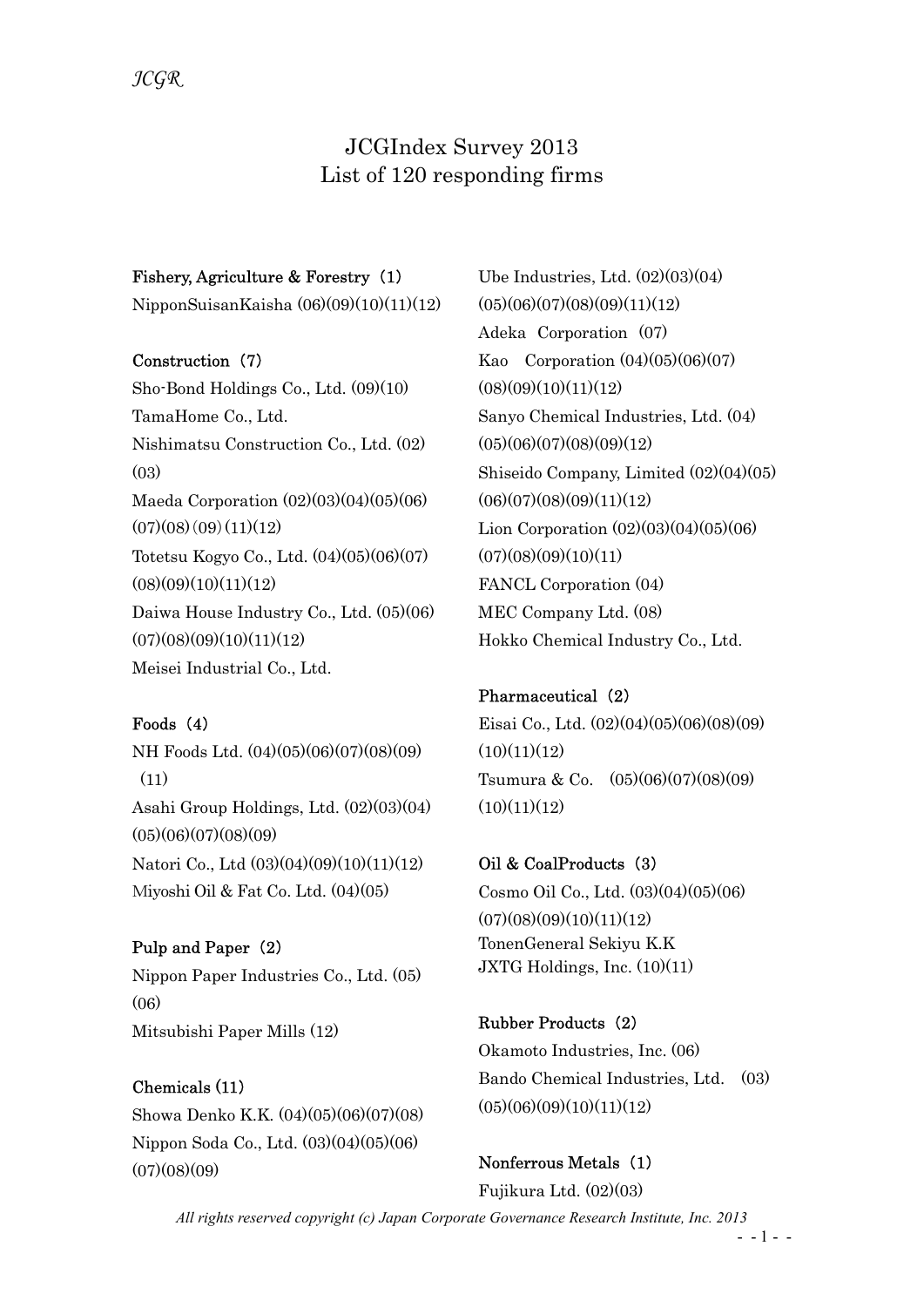JCGR

#### Glass & Ceramics Product (3)

Nippon Sheet Glass Company, Ltd Maruwa Co., Ltd. (11) Nikkato Corporation (08)(09)(12)

## Metal Products (2)

Rinnai Corporation (05)(06)(07)(10) Chugoku Kogyo Co., Ltd. (04)(10)(12)

## Machinery (9)

Aida Engineering, Ltd. (07)(12) Howa Machinery, Ltd. (03)(04)(05)  $(11)(12)$ Nabtesco Corporation (08) Tsukishima Kikai Co., Ltd. (07)(08)  $(09)(10)(11)(12)$ Heiwa Corporation Taiho Kogyo Co., Ltd. (08)(09) NSK Ltd. (03)(07)(08)(12) Hitachi Zosen Corporation (03)(04)  $(05)(06)(07)(08)(09)(10)(12)$ Mitsubishi Heavy Industries, Ltd. (04)  $(05)(06)(08)(09)(10)(12)$ 

## Electric Appliancess (19)

Konica Minolta Japan, Inc. (02)(03)(04)  $(05)(06)(07)(08)(09)(10)(11)(12)$ Hitachi, Ltd. (03)(04)(05)(06)(07)(08)  $(11)(12)$ Toshiba Corporation  $(04)(05)(06)(07)(08)(09)(10)(11)$  $(12)$ Omron Corporation (02)(03)(04)(05)(06)  $(07)(08)(09)(10)(12)$ NEC Corporation (04)(05)(06)(07)(08)(09)  $(10)(11)(12)$ Anritsu Corporation (02)(03)(04)(05)(06)  $(07)(08)(09)(10)(11)(12)$ 

Sony Corporation (04)(05)(06)(07)(08)  $(09)(10)(11)(12)$ Tamura Corporation (02)(03)(04)(05)(06)  $(07)(08)(09)(11)(12)$ Alps Alopine Co., Ltd. Pioneer Corporation (04) Sumida Corporation (02)(03)(04)(05)(06)  $(07)(08)(09)(10)(11)(12)$ Yokogawa Electric Corporation (04)(05)  $(06)(07)(08)(09)(11)(12)$ Advantest Corporation (06)(07)(08)(09)  $(10)(11)(12)$ Ushio Inc. (03)(05)(06)(07)(08)(09)(10)  $(11)(12)$ Casio Computer Co., Ltd. (05)(06)(07)  $(08)(09)(10)(11)(12)$ Rohm Co., Ltd. (02)(03)(04)(05)(06)(07)  $(08)(09)(10)(11)(12)$ Taiyo Co., Ltd. (06)(07)(08)(09)(10)(11) (12) Ricoh Company, Ltd. (04)(05)(06)(07)  $(08)(09)(10)(11)(12)$ Tokyo Electron Ltd. (02)(04)(05)(06)(08)  $(09)(11)(12)$ 

## Transportation Equipment (3)

Akebono Brake Industry Company, Limited (03)(04)(06)(07)(08)(11) Mazda Motor Corporation (07)(08)(09) (12) Exedy Corporation (07)(08)(12)

## Precision Instruments (3)

Terumo Corp. (03)(04)(05)(06)(07)(08)(09)  $(10)(11)(12)$ HOYA Corporation (02)(03)(04)(05)(07) (12) Citizen Watch Co., Ltd. (06)(12)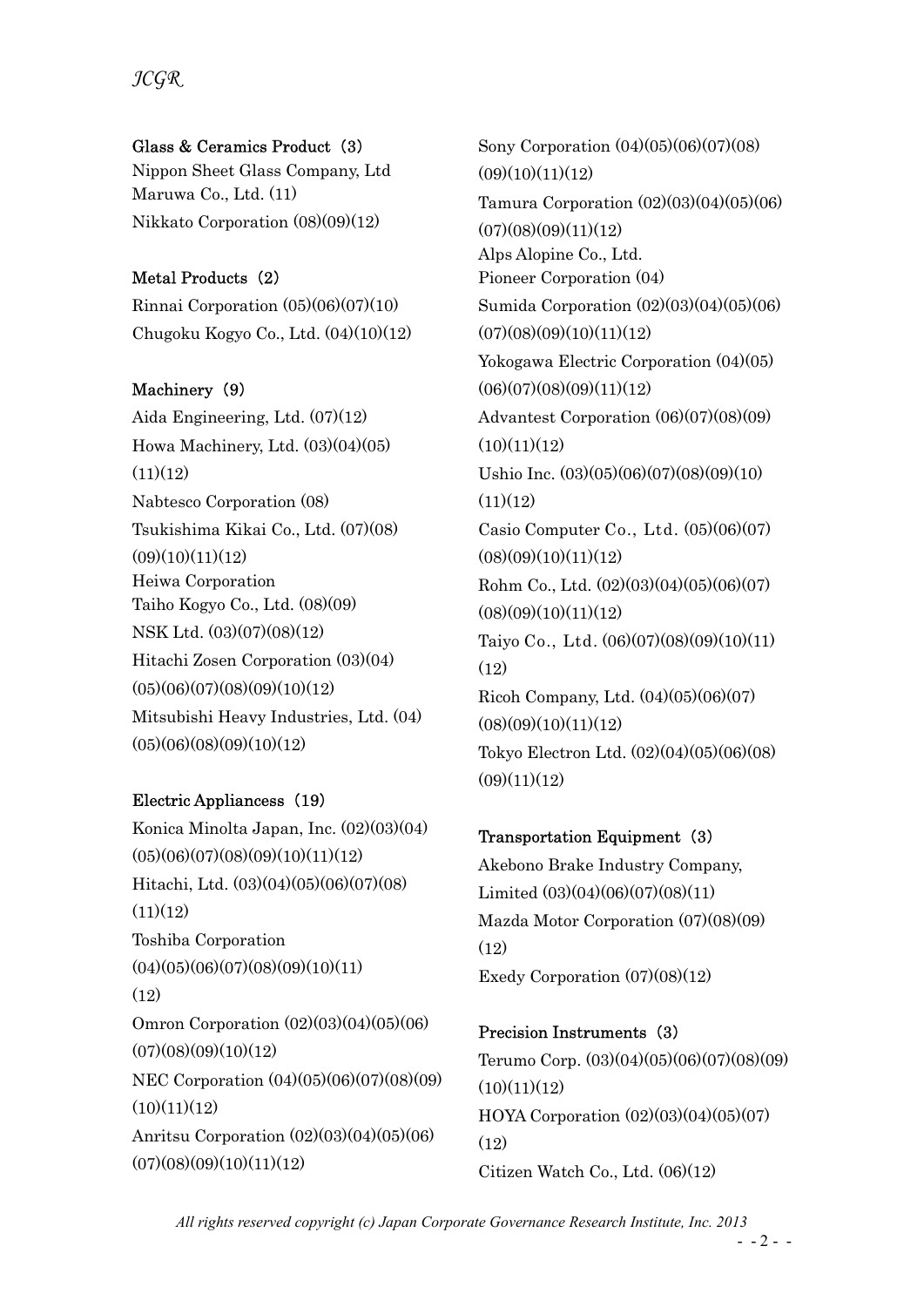## JCGR

## Other Products (6)

Toppan Printing Co., Ltd. (02)(03)(04)  $(05)(06)(07)(08)(09)(10)(11)(12)$ Dai Nippon Printing Co., Ltd. (06)(07)  $(08)(09)(10)(11)(12)$ Kyodo Printing Co., Ltd. (04)(05)(06)  $(11)(12)$ Yamaha Corporation  $(02)(04)(05)(07)$  $(09)(10)(11)$ Nintendo Co., Ltd. (05)(07)(08)(09)(10)  $(11)(12)$ Aderans Company Limited (04)(05)(12)

#### Land Transportation (2)

Konoike Transport Co., Ltd. Yamato Holdings Co., Ltd. (03)(04)(05)  $(06)(08)(09)(10)(11)$ 

#### Marine Transportation (1)

Kawasaki Kisen Kaisha, Ltd. (03)(04)(05)  $(06)(07)(10)$ 

#### Warehousing,Transportation (1)

Utoc Corporation (02)(03)(04)

#### Information and communication (6)

Dwango Co., Ltd Bit-isle Equinix Inc Nomura Research Institute, Ltd. (04)  $(05)(06)(07)(12)$ Itochu Techno-Solutions Corporation  $(02)(06)(07)(08)(09)(10)(11)(12)$ Information Services International-Dentsu, Ltd (07)(12) JBCC Holdings Inc. (04)(05)(06)(07)(12)

All rights reserved copyright (c) Japan Corporate Governance Research Institute, Inc. 2013 Wholesale Trade (6) Maruka Corporation (9) SK Japan Co., Ltd. (5)(06)(07)(09)(10) Insurance (2) NKSJ Holdings, Inc.

Hitachi High-Technologies Corporation (12) Ryoden Corporation (03)(04)(05)(06)  $(09)(10)(11)(12)$ Toho Co. Ltd (07) Yamatane Corporation (03)(04)(05)(06)  $(07)(08)$ 

# Retail Trade (11) Lawson, Inc.  $(09)(11)(12)$ Kirindo Co., Ltd. CVS Bay Area Inc. (12) Seven & i Holdings Co., Ltd. (07)(08)(09)  $(10)(11)(12)$ Sogo Medical Co., Ltd. (02)(03) Nissen Holdings Co., Ltd. (04)(05)(07)(08)  $(09)(10)(11)(12)$ Izumiya Co., Ltd. (07)(08)(09)(10)(11)(12) AEON Co., Ltd. (04)(05)(06)(07)(08)(09)  $(10)(12)$ Heiwado (04)(05)(12) K's Holdings Corporation (07)(08) Ohsho Food Service Corporation.

## Banks (3)

Resona Holdings, Inc. (03)(04)(05)(06)  $(07)(08)(09)(10)(11)(12)$ The Shizuoka Bank, Ltd (02) Seven Bank, Ltd. (12)

#### Securities & Commodity Futures (2)

Nomura Holdings, Inc. (03)(04)(05)(06)  $(07)(09)(10)(11)$ Ichiyoshi Securities Co., Ltd. (09)(10)(11)  $(12)$ 

 $- - 3 - -$